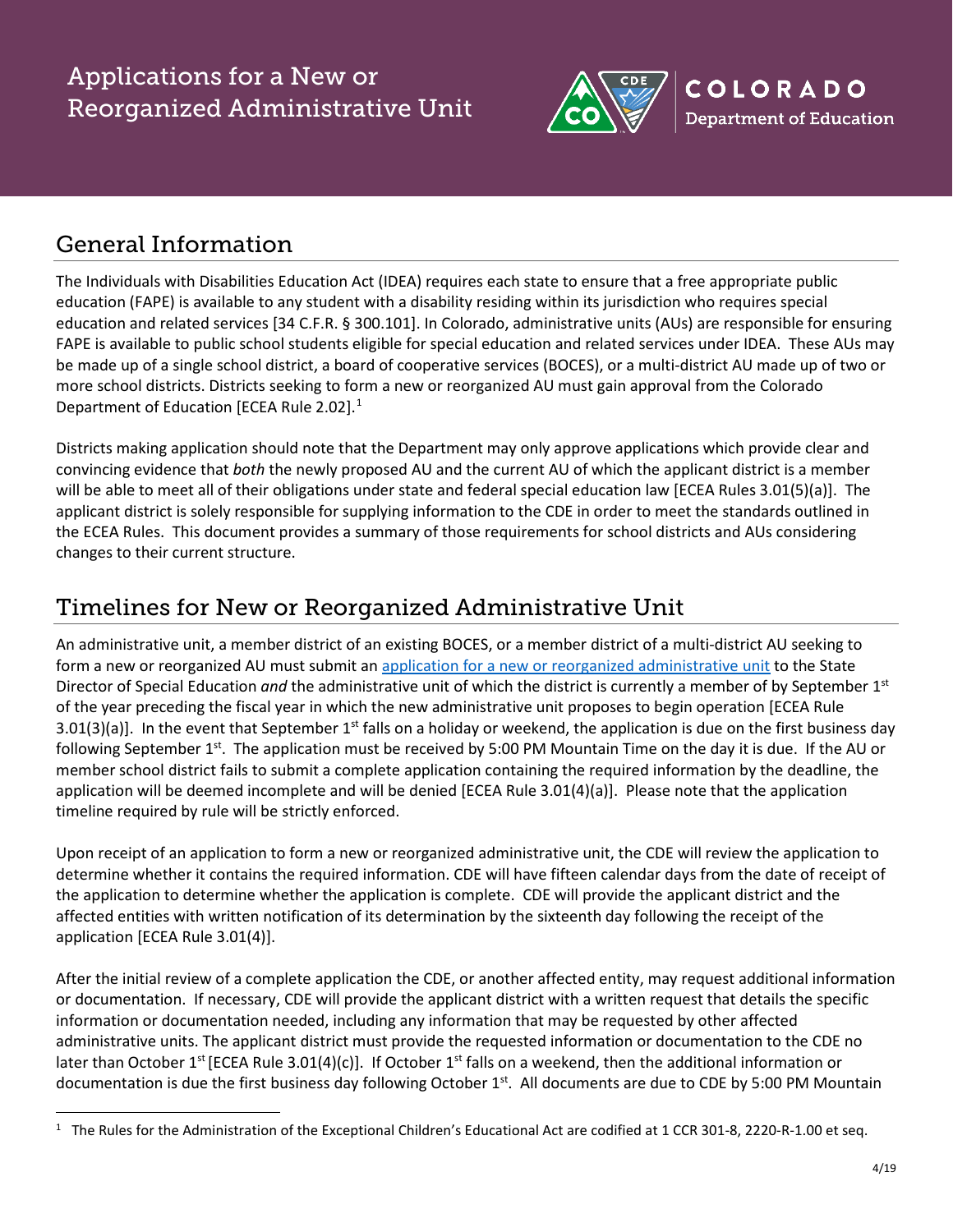

Time on the day on which it is due. As noted above, the required timelines will be strictly enforced. Failure to provide the additional information within the required timelines will result in the application being denied.

CDE will have sixty calendar days from the day it receives the supplemental information to approve or deny the application [ECEA Rule  $3.01(4)(c)$ ]. If the CDE determines that no additional information or documentation is required, the CDE will have 60 calendar days from the day it provided the applicant with the notification that the application is complete to approve or deny the application [ECEA Rule 3.01(4)(b)].

The application and any additional information or documents should be electronically mailed to: AU ReOrganization@cde.state.co.us.

# Letter of Intent for a New or Reorganized Administrative Units

All applications for a new or reorganized AU must be accompanied by a letter of intent that is provided to the CDE *and* the existing AU of which the applicant district is currently a member. The letter of intent must contain the following information:

- The objectives to be sought by the proposed change to the existing AU [ECEA Rule 3.01(3)(a)(i)(A)];
- An outline of how the proposed administrative unit will comply with the requirements of the ECEA Rules, including an operating agreement, if appropriate [3.01(3)(a)(i)(B)];
- A proposed, compliant comprehensive plan for the newly reorganized administrative unit [3.01(3)(a)(i)(C)].

#### CDE Approval of Application for a New or Reorganized Administrative Unit

As noted earlier, the Department shall approve an application for a new or reorganized administrative unit *only* if the application materials submitted by the applicant district demonstrate by clear and convincing evidence the following:

- That the proposed administrative unit will be able to meet all of its obligations, including maintenance of effort, under state and federal special education law [ECEA Rule 3.01(5)(a)(i)] ; and
- That the existing administrative unit will be able to meet all of its obligations, including maintenance of effort, under state and federal special education law [ECEA Rule 3.01(5)(a)(ii)].

Applicant districts should note that under ECEA rules, CDE is required to consider the impact of approving additional administrative units on the efficiency and effectiveness of all existing AUs and on the Department [ECEA 3.01(5)(b)]. CDE will present its decision in writing to the applicant district and affected entities, including its reasons for denying an application, if applicable [ECEA Rule 3.01(5)(c)].

# Third Party Report

Since financial data is critical to determining if the proposed AU and the existing AU will be able to meet all of their obligations under state and federal special education laws, the CDE will request the applicant district to secure and pay for a fiscal report prepared by a CDE approved independent third party. In approving the independent third party, the CDE will consider whether both the applicant district and the existing AU selected an individual or group that is mutually acceptable to both entities. The third party report must describe the anticipated revenues and expenditures for all affected administrative units. In addition, the written report must clearly evidence that current financial data has been obtained directly from all affected administrative units.